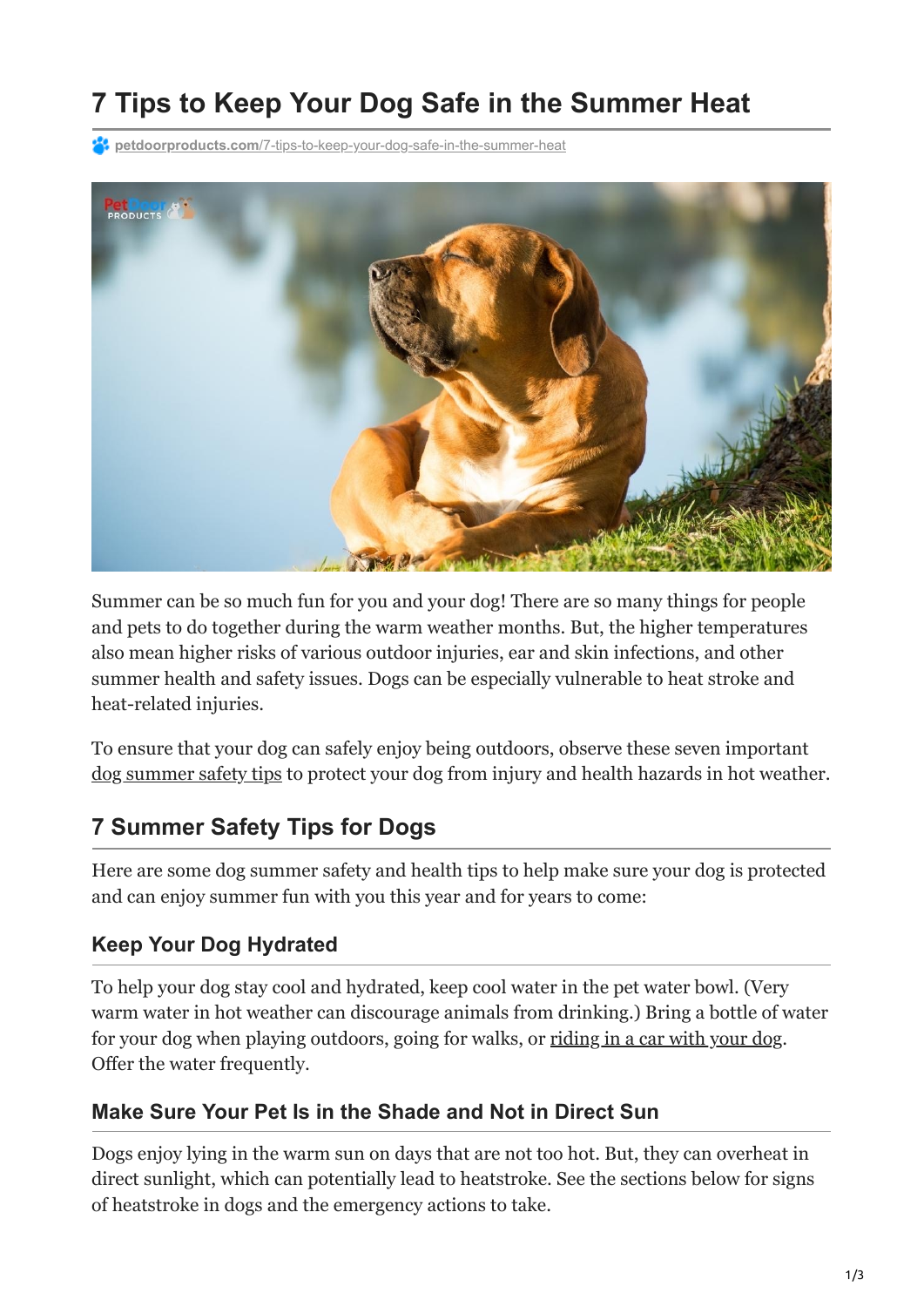### **Avoid Taking Our Dog Out in the Midday Heat**

Be cautious when choosing hours for <u>[walking your dog](https://petdoorproducts.com/the-4-most-important-tips-for-walking-your-dog/)</u>. Walk during the cooler morning or evening temperatures and stay in the AC during midday. Watch out for hot asphalt, concrete, or other surfaces that can injure your dog's paws. Bring a bottle of cold water to help your dog stay hydrated and cool. Avoid hot road surfaces for walking.

#### **Give Your Dog a Kiddie Pool**

An exciting and [fun way to keep your dog cool](https://petdoorproducts.com/6-fun-fitness-activities-to-help-keep-your-dog-healthy/) is to let him enjoy swimming, splashing around, or lying down in his own kiddie pool. Reserve a few old bath towels for doggie towels to dry your dog after pool playtime.

#### **Don't Put Your Dog in a Dog House in Hot Weather**

Dog houses are unsafe for a pet in hot temperatures. They trap heat and prevent airflow. Let your pet stay outside the dog house. Make sure you provide access to shade and cool water during all sunlight hours. Consider [installing a pet door](https://petdoorproducts.com/5-reasons-to-choose-a-dog-door-over-a-dog-house/) to give your dog free access to your air-conditioned house when it becomes too hot outside.

#### **Don't Walk Your Dog on Hot Surfaces**

Do not allow your pet to walk on hot asphalt, cement, or other surfaces. It can burn your pet's paws and raise his/her body temperature and cause overheating. Avoid driving with your dog in the back of a hot truck bed or in the direct sun. Hot metal burns paws. If you must walk in midday, consider using doggy boots to protect your pet's paws.

#### **Do Not Leave Your Dog in a Parked Car**

It may seem obvious that <u>[dog safety](https://petdoorproducts.com/springtime-safety-tips-for-your-dog/)</u> does not allow leaving a pet in a parked car in hot weather. It often proves to be a deadly mistake. When the outside temperature is 80 degrees, it can soar to nearly 100 degrees in a car after just 10 minutes and continues rapidly escalating to 114 degrees after just 30 minutes and so on. Leaving windows partly open in such conditions is typically not enough to save your pet from potentially severe organ damage or death.

Know the Signs of Heatstroke in Dogs

Taking timely appropriate action and obtaining veterinary attention promptly may prevent or help your pet overcome complications from heatstroke. See the section below about what to do if your dog appears to be in distress due to heat exposure.

Signs of heatstroke in dogs may include:

- 1. Appearing to be in discomfort
- 2. Excessively panting and/or drooling
- 3. Thick drool
- 4. Seeming disoriented
- 5. Vomiting and/or diarrhea